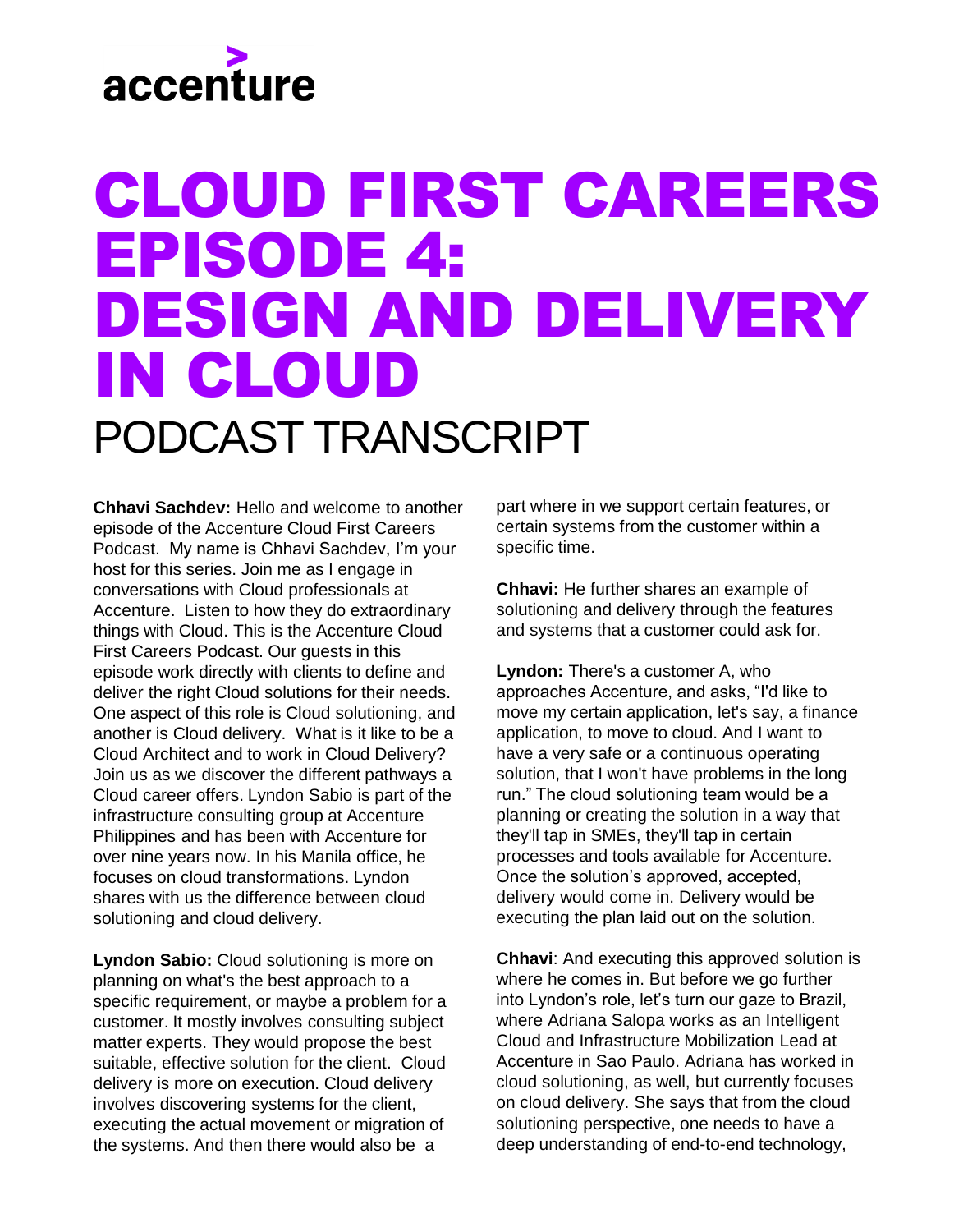# accenture

**Chhavi:** while with cloud delivery it's important to understand the difference between managing an on-premise environment versus the cloud environment.

**Adriana Salopa:** In addition to that, delivery teams should be prepared to provide support on what Cloud, understand the consumption models, and managing its related costs using FinOps concepts that enable the business and the teams to make the proper trade offs between speed, cost and quality. So it sounds complex, but I think we have a lot of fun doing this.

**Chhavi:** She says there are benefits to starting with solutioning and then moving to delivery, like she did.

**Adriana:** I think starting with solution provides you a lot of deep skills on cloud technologies and platforms. It could be through projects as a practical example or through self-learning.

**Chhavi:** Certifications and self-learning are something everyone in the Cloud industry talks about. To know more about it you can listen to our first episode where Avnish talks about the importance of staying updated through regular certification. Adriana agrees -- and adds that it's important to move from paper and theory to practice and application in a project.

**Adriana:** Another very important thing I think that we needed to put as a goal, is to get a certification to be in touch as much as you can, as all the cloud solutions are evolving, and changing so fast. And another thing that's important concept from the solutioning and that applies, in the delivery side, it's about the project's lessons learned, right? So we have a lot of practical examples of what works and what doesn't work.

**Chhavi:** Lyndon, who started with data centres and then moved to cloud delivery, says it's the idea of learning new and unexpected technologies that keeps him going. But it also requires resilience and keeping in touch with how the tech has evolved over the years.

**Lyndon:** Through working in the field of cloud delivery, I could say first, there would be patience needed. What I mean is when you're being exposed to cloud delivery you will be introduced to different technologies that you are not familiar with. And you really need that patience and open mindedness to learn these new technologies. While learning these new technologies, I think it's important to understand and appreciate the foundation behind these new technologies.

**Chhavi:** Lyndon's role as part of a cloud transformation team includes planning and discovery which entails understanding the client's existing systems, followed by execution, which he says is the main part, the rigorous work. And then it ends with the transition phase where his team provides ongoing support to the client. There are also different approaches he and his team follow with cloud migration.

**Lyndon:** First is one of the approaches of doing the migration would be that term: lift and shift. Lift and shift is like, you're lifting the system up, and then just moving it to the cloud. The second one would be re-architecture and re-platform. Or in short, we're going to do changes within those systems for us to be able to move it to the cloud.

**Chhavi:** Lyndon loves his job - he says he finds the execution phases most energizing. For Adriana, the whole process is enriching. She says the infrastructure at work empowers her and her team to support clients more fully.